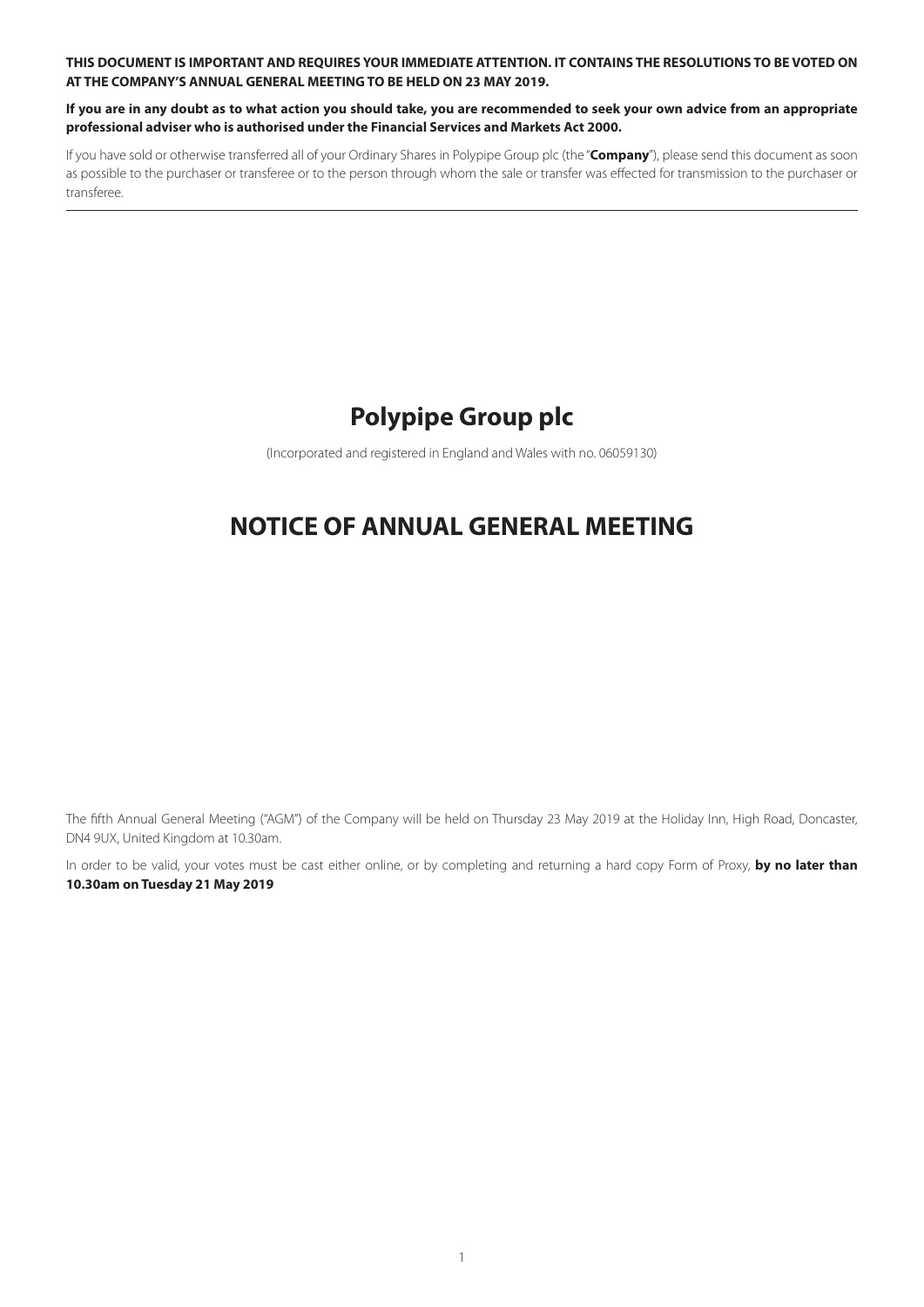## Dear Shareholder,

The AGM is an important day in our calendar and is the Board's opportunity to present the Company's performance and strategy to shareholders and to listen and respond to your questions.

The formal Notice of Meeting is on pages 3 to 4. An explanation of each of the resolutions to be proposed at the AGM is set out on pages 5 to 6. In order to make voting easier for Shareholders, reduce our environmental impact and to make a cost saving, the Company has not provided a paper Form of Proxy for this year's AGM and, accordingly, you are requested to vote online instead. You can vote by logging on to our registrar's website at www.signalshares.com and following the instructions or you may request a hard copy Form of Proxy directly from our registrars (contact details are set out on page 7). If you have requested a printed copy of the 2018 Annual Report and Accounts, this is also enclosed.

If you requested to receive the 2018 Annual Report and Accounts electronically or did not return the election letter previously sent to you, please accept this letter as notification that the 2018 Annual Report and Accounts has now been published on our website at www.polypipe.com.

#### **Your vote counts**

Your vote is important to us. You can vote online or by requesting a paper Form of Proxy and signing and returning this or by attending and voting at the AGM. Instructions are set out in the notes on pages 7 to 8.

#### **Recommendation**

Your Directors believe that the resolutions to be proposed at the AGM are in the best interests of the Company and its shareholders as a whole and we unanimously recommend that you vote in favour of them, as we propose to do in respect of our own shareholdings.

The Directors and I look forward to meeting as many of you as possible at the AGM and we thank you for your continued support.

Yours faithfully,

#### **Ron Marsh**

Chairman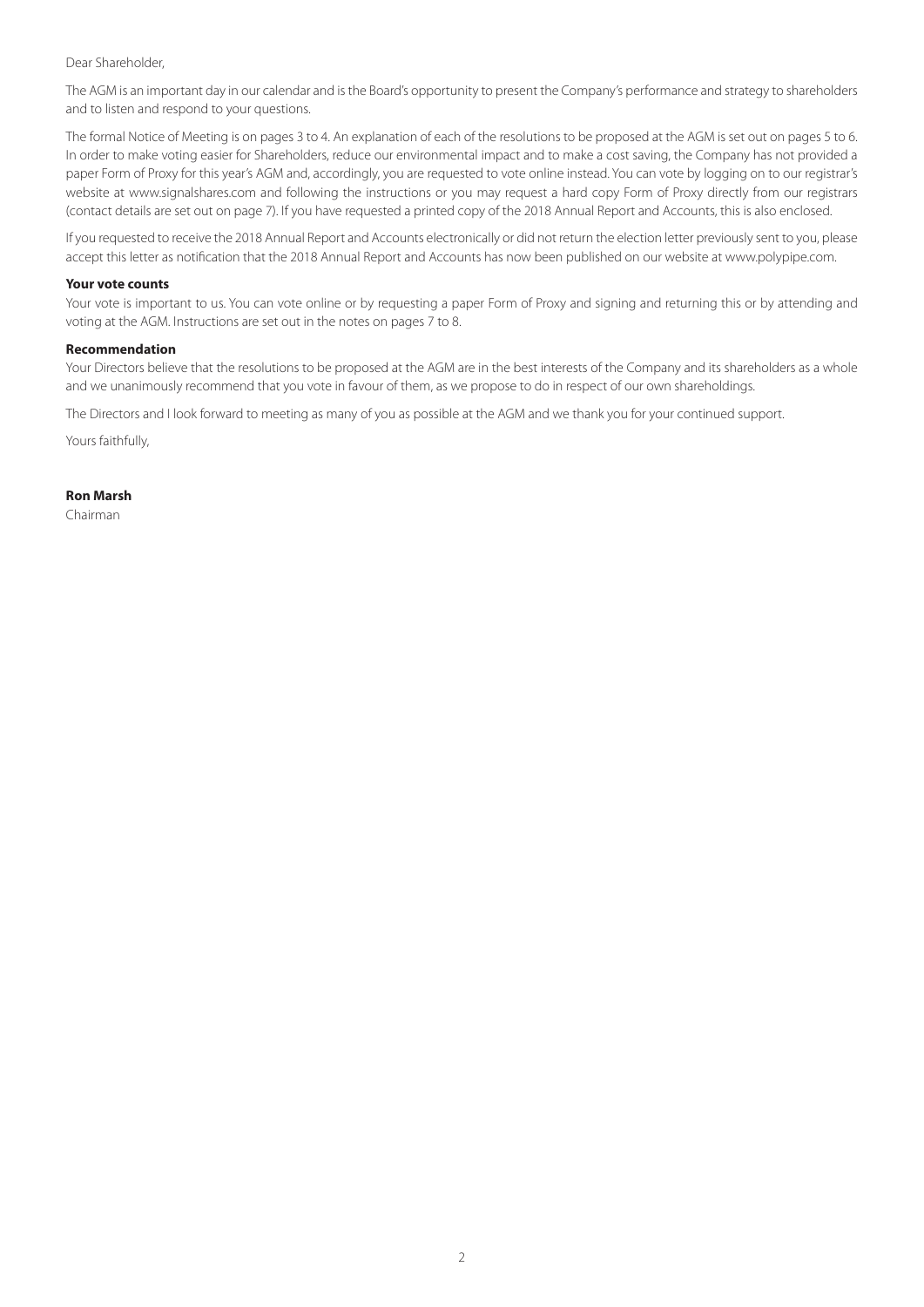# **Notice of 2018 Annual General Meeting**

Notice is hereby given that the annual general meeting ("AGM") of Polypipe Group plc (the "Company") will be held at the Holiday Inn, High Road, Doncaster, DN4 9UX, United Kingdom on Thursday 23 May 2019 at 10.30am. At the AGM, you will be asked to consider and vote on the resolutions below. Resolutions 1 to 14 will be proposed as ordinary resolutions and resolutions 15 to 18 will be proposed as special resolutions.

## **ORDINARY RESOLUTIONS**

## **Resolution 1**

To receive the Company's financial statements for the year ended 31 December 2018 together with the Directors' Report and the Auditor's Report on these accounts (the "2018 Annual Report and Accounts").

## **Resolution 2**

To approve the Annual Statement by the Chair of the Remuneration Committee and the Annual Report on Remuneration for the year ended 31 December 2018 set out on pages 82 to 83 and 94 to 103 of the 2018 Annual Report and Accounts.

## **Resolution 3**

To declare a final dividend of 7.9 pence per ordinary share of £0.001 each in the Company ("Ordinary Share") for the year ended 31 December 2018.

### **Resolution 4**

To elect Ms Louise Hardy as a Director of the Company.

### **Resolution 5**

To re-elect Mr Martin Payne as a Director of the Company.

## **Resolution 6**

To re-elect Mr Paul James as a Director of the Company.

## **Resolution 7**

To re-elect Mr Glen Sabin as a Director of the Company.

### **Resolution 8**

To re-elect Mr Ron Marsh as a Director of the Company.

## **Resolution 9**

To re-elect Mr Paul Dean as a Director of the Company.

### **Resolution 10**

To re-elect Mrs Moni Mannings as a Director of the Company

#### **Resolution 11**

To re-elect Mr Mark Hammond as a Director of the Company.

#### **Resolution 12**

To reappoint Ernst & Young LLP as auditor of the Company, to hold office until the conclusion of the next AGM of the Company.

## **Resolution 13**

To authorise the Audit Committee of the Company to determine the auditor's remuneration.

## **Resolution 14**

THAT the Directors be generally and unconditionally authorised pursuant to section 551 of the Companies Act 2006 (the "Act") to exercise all the powers of the Company to allot shares in the Company and grant rights to subscribe for or to convert any security into shares in the Company (together 'relevant securities') up to an aggregate nominal amount of £133,191.67 comprising:

- (a) an aggregate nominal amount of £66,595.83 (whether in connection with the same offer or issue as under (b) below or otherwise); and
- (b) an aggregate nominal amount of £66,595.83, in the form of equity securities (within the meaning of section 560(1) of the Act) in connection with an offer or issue by way of rights, open for acceptance for a period fixed by the Directors, to holders of Ordinary Shares (other than the Company) on the register on any record date fixed by the Directors in proportion (as nearly as may be) to the respective number of Ordinary Shares deemed to be held by them, subject to such exclusions or other arrangements as the Directors may deem necessary or expedient in relation to fractional entitlements, legal or practical problems arising in any overseas territory, the requirements of any regulatory body or stock exchange or any other matter whatsoever.

This authority shall expire (unless renewed, varied or revoked by the Company in general meeting) on the earlier of fifteen months from the date this resolution is passed or the conclusion of the AGM of the Company to be held in 2020, except that the Company may before such expiry make any offer or agreement which would or might require relevant securities to be allotted after such expiry and the Directors may allot relevant securities pursuant to any such offer or agreement as if such authority had not expired.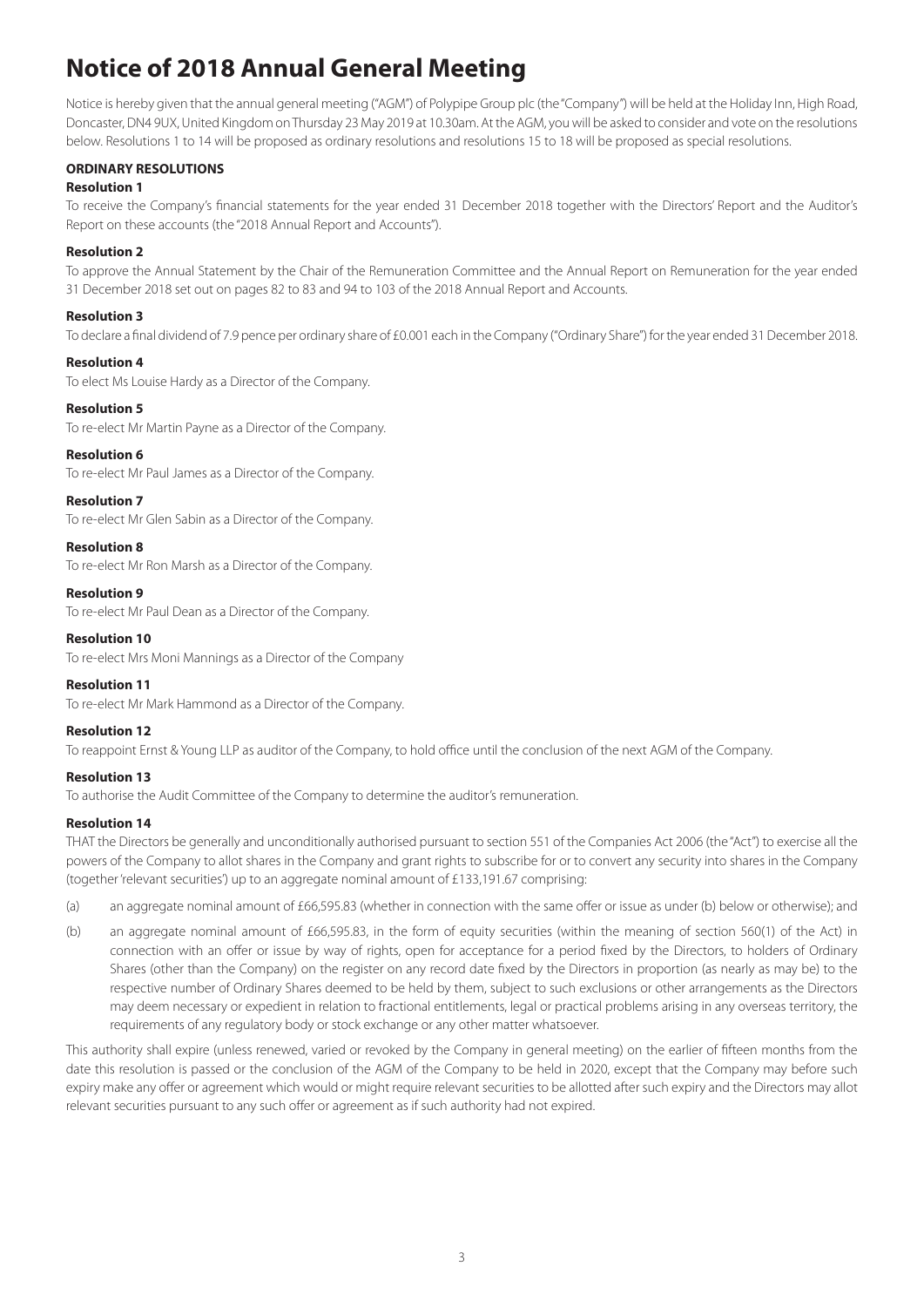## **SPECIAL RESOLUTIONS Resolution 15**

THAT, subject to the passing of resolution 14, the Directors be authorised pursuant to section 570 of the Act to allot equity securities (as defined in section 560(1) of the Act) for cash under the authority given by that resolution and/or to sell Ordinary Shares held by the Company as treasury shares for cash pursuant to section 727 of the Act, in each case as if section 561(1) of the Act did not apply to any such allotment or sale, provided that such authority be limited to:

- (a) any such allotment and/or sale of equity securities in connection with an offer or issue by way of rights or other pre-emptive offer or issue, open for acceptance for a period fixed by the Directors, to holders of Ordinary Shares (other than the Company) on the register of any record date fixed by the Directors in proportion (as nearly as may be practicable) to the respective numbers of Ordinary Shares deemed to be held by them, subject to such exclusions or other arrangements as the Directors may deem necessary or expedient in relation to fractional entitlements, legal or practical problems arising in any overseas territory, the requirements of any regulatory body or stock exchange or any other matter whatsoever; and
- (b) the allotment of equity securities or sale of treasury shares (otherwise than under paragraph (a) above) up to a nominal amount of £9,989.37.

This authority shall expire, unless previously revoked or renewed by the Company in general meeting, at such time as the general authority conferred on the Directors by resolution 14 above expires, except that the Company may at any time before such expiry make any offer or agreement which would or might require equity securities to be allotted or equity securities held as treasury shares to be sold after such expiry and the Directors may allot equity securities and/or sell equity securities held as treasury shares in pursuance of such an offer or agreement as if the power conferred by this resolution had not expired.

## **Resolution 16**

THAT, subject to the passing of resolution 14, the Directors be authorised pursuant to section 570 of the Act and in addition to any authority granted under resolution 15, to allot equity securities (as defined in section 560(1) of the Act) for cash under the authority given by that resolution and/or to sell Ordinary Shares held by the Company as treasury shares for cash pursuant to section 727 of the Act, in each case as if section 561(1) of the Act did not apply to any such allotment or sale, such authority to be:

- (a) limited to the allotment of equity securities or sale of treasury shares up to a nominal amount of £9,989.37; and
- (b) used only for the purpose of financing (or refinancing, if the authority is to be used within six months after the original transaction) a transaction which the Directors determine to be an acquisition or other capital investment of a kind contemplated by the Statement of Principles on Disapplying Pre-Emption Rights most recently published by the Pre-Emption Group prior to the date of this notice.

This authority shall expire, unless previously revoked or renewed by the Company in general meeting, at such time as the general authority conferred on the Directors by resolution 14 above expires, except that the Company may at any time before such expiry make any offer or agreement which would or might require equity securities to be allotted or equity securities held as treasury shares to be sold after such expiry and the Directors may allot equity securities and/or sell equity securities held as treasury shares in pursuance of such an offer or agreement as if the power conferred by this resolution had not expired.

## **Resolution 17**

To authorise the Company generally and unconditionally to make market purchases (as defined in section 693(4) of the Act) of its Ordinary Shares provided that in doing so it:

- (a) purchases no more than 29,948,147 Ordinary Shares in aggregate;
- (b) pays not less than £0.001 (excluding expenses) per Ordinary Share; and
- (c) pays a price per share that is not more (excluding expenses) per Ordinary Share than the higher of: (i) 5% above the average of the middle market quotations for the Ordinary Shares as derived from the London Stock Exchange Daily Official List for the five business days immediately before the day on which it purchases that share; and (ii) the price stipulated by Article 3(2) of Delegated Regulation (EU) 2016/1052 of 8 March 2016 relating to the conditions applicable to buy-back programmes and stabilisation measures.

This authority shall expire fifteen months after the date of the passing of this resolution or, if earlier, at the conclusion of the AGM of the Company to be held in 2020, except that the Company may, if it agrees to purchase Ordinary Shares under this authority before it expires, complete the purchase wholly or partly after this authority expires.

## **Resolution 18**

To authorise the Directors to call a General Meeting of the Company, other than an AGM, on not less than 14 clear days' notice.

The Directors believe that the proposals in resolutions 1 to 18 are in the best interests of shareholders as a whole and they unanimously recommend that you vote in favour of all the resolutions.

By order of the Board

Company Secretary **Polypipe Group plc** Company Secretary **Polypipe Group plc** 15 April 2019 Broomhouse Lane

**Emma Versluys Registered Office:**

Edlington Doncaster DN12 1ES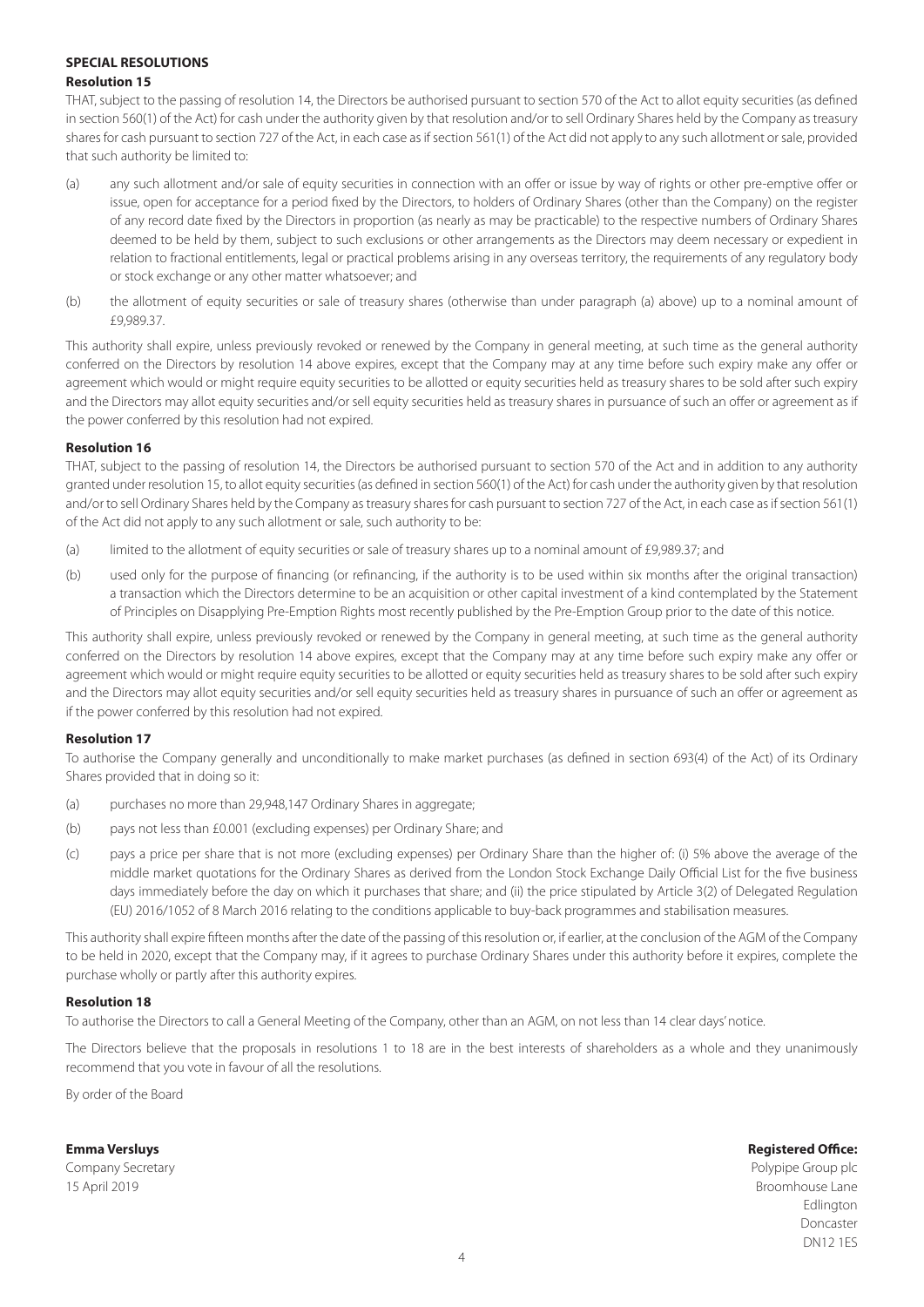# **Explanatory Notes to the Notice of Annual General Meeting**

## **The following notes provide an explanation as to why the resolutions set out in the notice are to be put to shareholders.**

*Resol*utions 1 to 14 are ordinary resolutions. These resolutions will be passed if more than 50% of the votes cast for or against are in favour.

#### **Resolution 1: Financial Statements and Directors' Report**

The Directors are required by the Act to present to the shareholders of the Company at a General Meeting the reports of the Directors and the auditor, and the audited accounts of the Company, for the financial year ended 31 December 2018. The reports of the Directors and the audited accounts have been approved by the Directors, and the report of the auditor has been approved by the auditor, and a copy of each of these documents may be found in the 2018 Annual Report and Accounts.

#### **Resolution 2: Directors' Remuneration Report**

The Act requires the Company to seek shareholder approval of the Remuneration Report on an annual basis. This is sought in resolution 2.

#### **Resolution 3: Final dividend**

The Board proposes a final dividend of 7.9 pence per Ordinary Share for the year ended 31 December 2018. If approved, the recommended final dividend will be paid on 29 May 2019 to all shareholders who are on the Register of Members at close of business on 23 April 2019.

#### **Resolution 4: Election of Director**

The Company's Articles of Association require that any Director appointed to the Board since the last AGM shall retire and seek election at the AGM. Louise Hardy was appointed to the Board on 25 June 2018 and therefore offers herself for election at the AGM.

Biographical information for Louise Hardy is shown on page 57 of the 2018 Annual Report and Accounts and is also available on the Company's website (www.polypipe.com).

#### **Resolutions 5 to 11: Re-election of Directors**

The Company's Articles of Association require that each Director appointed to the Board shall retire and seek election every three years at the AGM. However, in accordance with the UK Corporate Governance Code, all of the Directors of the Company will stand for re-election.

Biographical information for the Directors is shown on pages 56 to 57 of the 2018 Annual Report and Accounts and is also available on the Company's website (www.polypipe.com).

Following the recommendation from the Nomination Committee, the Board is satisfied that each of the Directors continues to be effective and demonstrate a commitment to their role, and that each of the Directors continues to be able to dedicate sufficient time to their duties.

#### **Resolution 12: Reappointment of auditor**

The Act requires that an auditor is appointed at each General Meeting at which accounts are laid, to hold office until the next such meeting. Resolution 12 seeks shareholder approval for the reappointment of Ernst & Young LLP. The Audit Committee keeps under review the independence and objectivity of the external auditor and further information on this can be found in the 2018 Annual Report and Accounts on pages 72 to 73. After considering the relevant information, the Audit Committee recommended to the Board at its meeting in March 2019 that Ernst & Young LLP be reappointed as auditor of the Company.

#### **Resolution 13: Remuneration of auditor**

This resolution gives the Directors authority to determine the remuneration of the auditor for the audit work to be carried out by them in the next financial year. The amount of the remuneration paid to the auditor will be determined by the Audit Committee and will be disclosed in the next audited accounts of the Company.

## **Resolution 14: Authority to allot Ordinary Shares**

The Act provides that the Directors may only allot shares if authorised by shareholders to do so. Resolution 14 will, if passed, authorise the Directors to allot shares and to grant rights to subscribe for, or convert securities into, shares up to a maximum nominal amount of £133,191.67 which represents an amount which is approximately equal to two-thirds of the issued ordinary share capital of the Company as at 8 April 2019 (excluding treasury shares), the latest practicable date prior to the publication of the Notice.

As provided in paragraph (a) of resolution 14, up to half of this authority (equal to one-third of the issued ordinary share capital of the Company) will enable the Directors to allot and issue new shares in whatever manner (subject to pre-emption rights) they see fit. Paragraph (b) of the resolution provides that the remainder of the authority (equal to a further one-third of the issued ordinary share capital of the Company) may only be used in connection with a rights issue in favour of holders of Ordinary Shares. As paragraph (a) imposes no restrictions on the way the authority may be exercised, it could be used in conjunction with paragraph (b) so as to enable the whole two-thirds authority to be used in connection with a rights issue.

The authority will expire at the earlier of the date that is fifteen months after the date of the passing of the resolution and the conclusion of the next AGM of the Company.

Passing resolution 14 will ensure that the Directors continue to have the flexibility to act in the best interests of shareholders, when opportunities arise, by issuing new shares. There are no current plans to issue new shares except in connection with employee share schemes.

As at 8 April 2019, the latest practicable date prior to publication of the Notice, the Company had an issued share capital of 199,999,862 Ordinary Shares, of which 212,355 Ordinary Shares (equal to approximately 0.106% of the entire issued share capital of the Company as at that date) are held in treasury.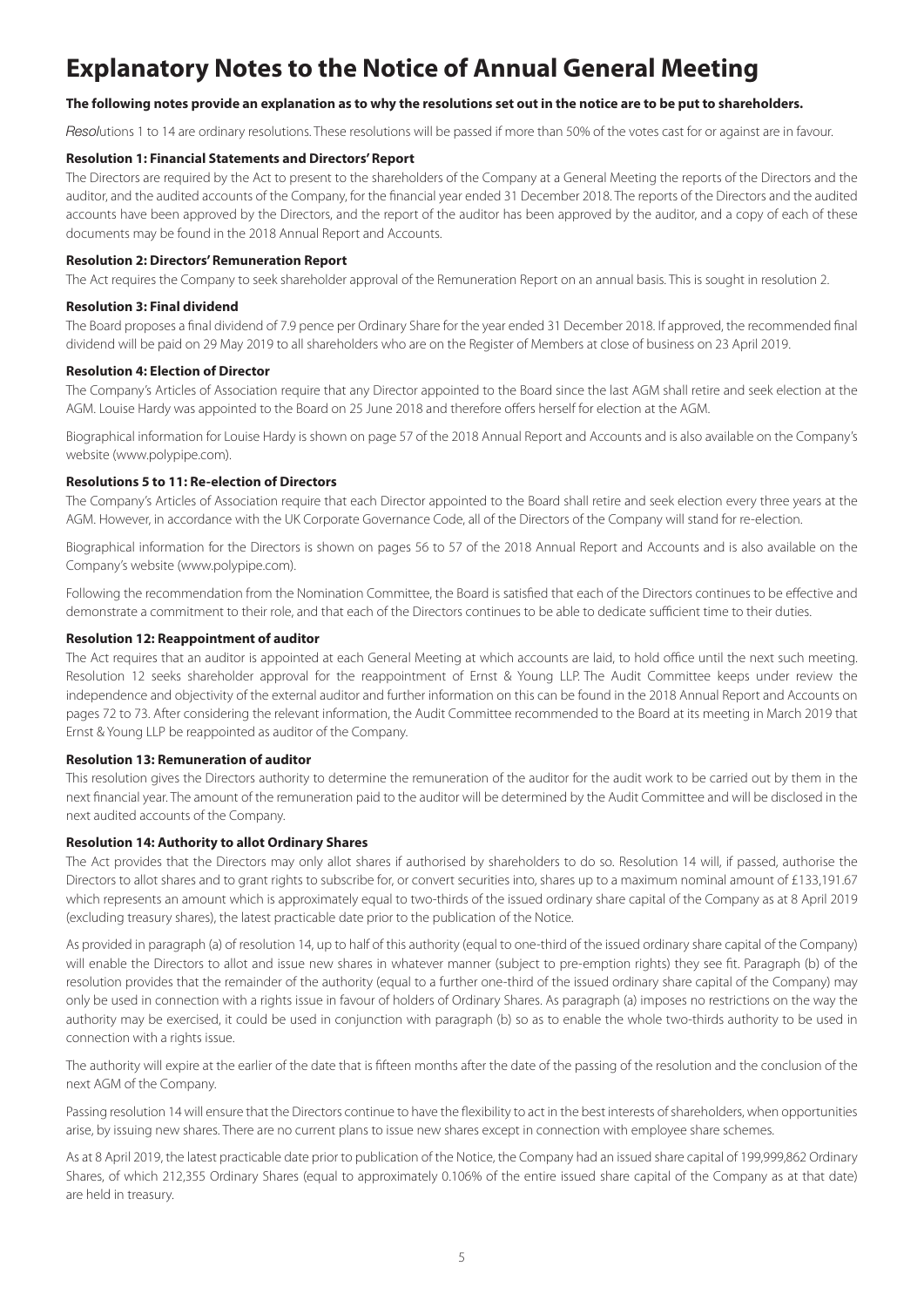*Resolutions 15-18 are special resolutions. These resolutions will be passed if not less than 75% of the votes cast for or against are in favour.*

#### **Resolutions 15 and 16: Disapplication of pre-emption rights**

The Act prescribes certain pre-emption rights under which, if the Company issues new shares, or grants rights to subscribe for or to convert any security into shares, for cash or sells any treasury shares, it must first offer them to existing shareholders in proportion to their current holdings.

Under resolution 15, it is proposed that the Directors be authorised to issue shares for cash and/or sell shares from treasury without offering them first to existing shareholders in proportion to their current holdings:

- i. up to an aggregate nominal value of £9,989.37 (up to 9,989,375 new Ordinary Shares). This amount represents approximately 5% of the Company's issued share capital (excluding shares held in treasury) as at 8 April 2019, the latest practicable date prior to the publication of the Notice. This part of the authority is designed to provide the Directors with flexibility to raise further equity funding and to pursue acquisition opportunities as and when they may arise; or
- ii. in respect of a rights issue, open offer or other offer that generally provides existing shareholders with the opportunity to subscribe for new shares prorata to their existing holdings. This part of the authority is designed to give the Directors flexibility to exclude certain shareholders from such an offer where the Directors consider it necessary or desirable to do so in order to avoid legal, regulatory or practical problems that would otherwise arise.

Under resolution 16, it is proposed that the Directors be authorised to disapply statutory pre-emption rights in respect of an additional 5% of the Company's issued share capital (as at 8 April 2019, the latest practicable date prior to the publication of the Notice, and excluding shares held in treasury). In accordance with the Pre-Emption Group's Statement of Principles on Disapplying Pre-Emption Rights, the Directors confirm that this authority will be used only in connection with an acquisition or specified capital investment that is announced contemporaneously with the issue, or that has taken place in the preceding six-month period and is disclosed in the announcement of the issue.

If passed, the authorities in resolution 15 and resolution 16 will expire at the same time as the authority to allot shares given pursuant to resolution 14.

Excluding any shares issued in connection with an acquisition or specified capital investment as described above, the Directors do not intend to issue more than 7.5% of the issued share capital on a non pre-emptive basis in any rolling three-year period.

#### **Resolution 17: Authority to purchase Company's own shares**

If passed, this resolution will grant the Company authority for a period of up to fifteen months after the date of passing of the resolution to buy its own shares in the market. The resolution limits the number of shares that may be purchased to 14.99% of the Company's issued share capital (excluding treasury shares) as at 8 April 2019, the latest practicable date prior to the publication of the Notice. The price per Ordinary Share that the Company may pay is set at a minimum amount (excluding expenses) of £0.001 per Ordinary Share and a maximum amount (excluding expenses) of the higher of: (i) 5% over the average of the previous five business days' middle market prices; and (ii) the price stipulated by Article 3(2) of Delegated Regulation (EU) 2016/1052 of 8 March 2016 relating to the conditions applicable to buy-back programmes and stabilisation measures (being the higher of the price of the last independent trade and the highest current independent bid on the trading venue where the purchase is carried out). This authority will only be exercised if market conditions make it advantageous to do so.

Your Directors are of the opinion that it would be advantageous for the Company to have the flexibility to purchase its own shares should such action be deemed appropriate by the Board. The Directors have no present intention of exercising the authority to purchase the Company's Ordinary Shares but will keep the matter under review, taking into account the financial resources of the Company, the Company's share price, future investment opportunities and the overall position of the Company. The authority will be exercised only if the Directors believe that to do so would result in an increase in earnings per share and would be in the interests of shareholders generally. Shares purchased would either be cancelled and the number of shares in issue reduced accordingly or held as treasury shares.

The Company operates long-term incentive plans under which awards may be satisfied by the allotment or transfer of Ordinary Shares to award holders. As at 8 April 2019, the latest practicable date prior to the publication of the Notice, the total number of options to subscribe for Ordinary Shares was 4,568,958, representing approximately 2.28% of the issued share capital of the Company (excluding treasury shares) at that date. If the proposed market purchase authority were to be used in full and all of the repurchased Ordinary Shares were cancelled (but the Company's issued share capital otherwise remained unaltered), the total number of options to subscribe for Ordinary Shares at that date would represent approximately 2.69% of the Company's issued share capital (excluding treasury shares).

#### **Resolution 18: Notice of General Meetings, other than AGMs**

In order to maintain its ability to call general meetings (other than an AGM) on 14 clear days' notice, the Company must offer all shareholders the ability to appoint a proxy electronically (via the website of the Company or its Registrars) and must obtain the approval of its shareholders by means of a special resolution passed each year. Resolution 18 seeks such approval. The authority will be exercised only if the Directors believe that to do so would be in the interests of shareholders generally. It is intended that a similar resolution will be proposed at future AGMs.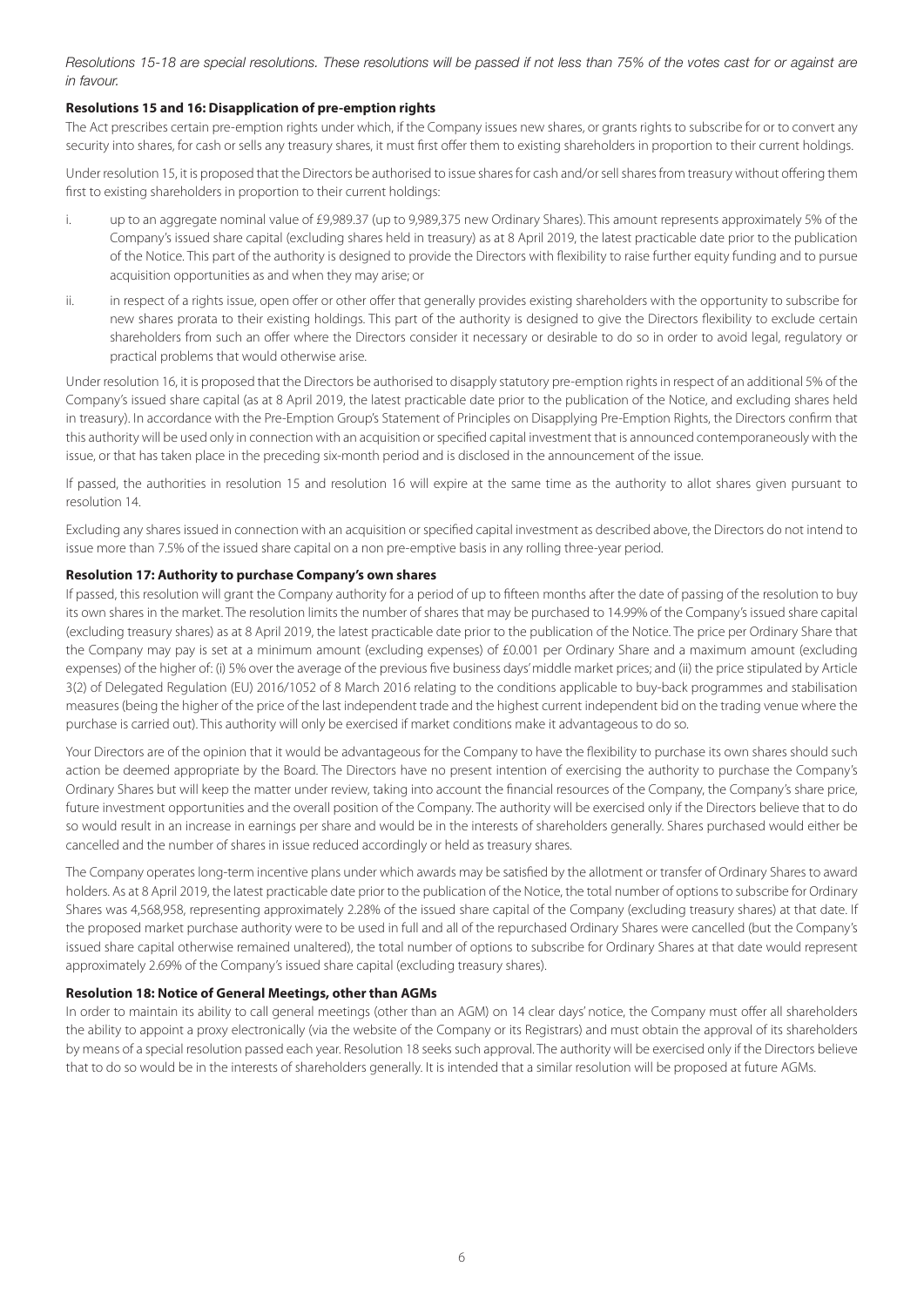# **Administrative Notes in connection with the AGM**

- 1. To be entitled to attend and vote at the meeting (and for the purpose of the determination by the Company of the number of votes that may be cast), only those shareholders registered in the Register of Members of the Company as at close of business on Tuesday 21 May 2019 shall be entitled to attend and vote at the AGM in respect of the number of shares registered in their name at that time. Changes to entries on the relevant register of securities after close of business on Tuesday 21 May 2019 shall be disregarded in determining the right of any person to attend and vote at the AGM.
- 2. A shareholder entitled to attend and vote at the AGM is entitled to appoint one or more proxies to attend, speak and vote instead of him or her. A shareholder may appoint more than one proxy in relation to the meeting provided that each proxy is appointed to exercise the rights attached to a different ordinary share or ordinary shares held by that shareholder. You will need to state clearly on each Form of Proxy the number of shares in relation to which the proxy is appointed. A failure to specify the number of shares each proxy appointment relates to or specifying a number of shares in excess of those held by the member, will result in the proxy appointment being invalid. A proxy need not be a shareholder of the Company. Completion and return of the Form of Proxy will not preclude shareholders from attending or voting at the AGM, if they so wish. If you have appointed a proxy and attend the AGM in person, your proxy appointment will be nullified automatically.
- 3. In the case of joint holders, where more than one of the joint holders purports to appoint a proxy, only the appointment submitted by the most senior holder will be accepted. Seniority is determined by the order in which the names of the joint holders appear in the Company's Register of Members in respect of the joint holding (the first named being the most senior).
- 4. A vote withheld is not a vote in law, which means that the vote will not be counted in the calculation of votes for or against the resolution. If no voting indication is given, your proxy will vote or abstain from voting at his or her discretion. Your proxy will vote (or abstain from voting) as he or she thinks fit in relation to any other matter which is put before the Meeting.
- 5. You can vote either:
	- by logging on to www.signalshares.com and following the instructions; or
	- in the case of CREST members, by utilising the CREST electronic proxy appointment service in accordance with the procedures set out below.

You may request a hard copy Form of Proxy directly from the registrars, Link Asset Services (previously called Capita), on Tel: 0371 664 0300. Calls cost 12p per minute plus your phone company's access charge. Calls outside the United Kingdom will be charged at the applicable international rate. Lines are open between 09:00 – 17:30, Monday to Friday excluding public holidays in England and Wales.

In order for a proxy appointment to be valid a Form of Proxy must be completed. In each case the Form of Proxy, together with the power of attorney or other authority, if any, under which it is executed (or a notarially certified copy of such power of attorney) must be received by Link Asset Services at 34 Beckenham Road, Beckenham, Kent, BR3 4ZF by 10.30am on Tuesday 21 May 2019.

- 6. If you return more than one proxy appointment, that received last by the Registrar before the latest time for the receipt of proxies will take precedence. You are advised to read the terms and conditions of use carefully. Electronic communication facilities are open to all shareholders and those who use them will not be disadvantaged.
- 7. CREST members who wish to appoint a proxy or proxies through the CREST electronic proxy appointment service may do so for the AGM (and any adjournment of the AGM) by using the procedures described in the CREST Manual (available from www.euroclear.com/ site/public/EUI). CREST Personal Members or other CREST sponsored members, and those CREST members who have appointed a service provider(s), should refer to their CREST sponsor or voting service provider(s), who will be able to take the appropriate action on their behalf.
- 8. In order for a proxy appointment or instruction made by means of CREST to be valid, the appropriate CREST message (a "CREST Proxy Instruction") must be properly authenticated in accordance with Euroclear UK & Ireland Limited's specifications and must contain the information required for such instructions, as described in the CREST Manual. The message must be transmitted so as to be received by the issuers' agent (ID RA10) by 10.30am on Tuesday 21 May 2019. For this purpose, the time of receipt will be taken to mean the time (as determined by the timestamp applied to the message by the CREST application host) from which the issuers' agent is able to retrieve the message by enquiry to CREST in the manner prescribed by CREST. After this time, any change of instructions to proxies appointed through CREST should be communicated to the appointee through other means.
- 9. CREST members and, where applicable, their CREST sponsors, or voting service providers, should note that Euroclear UK & Ireland Limited does not make available special procedures in CREST for any particular message. Normal system timings and limitations will, therefore, apply in relation to the input of CREST Proxy Instructions. It is the responsibility of the CREST member concerned to take (or, if the CREST member is a CREST personal member, or sponsored member, or has appointed a voting service provider(s), to procure that his CREST sponsor or voting service provider(s) take(s)) such action as shall be necessary to ensure that a message is transmitted by means of the CREST system by any particular time. In this connection, CREST members and, where applicable, their CREST sponsors or voting system providers are referred, in particular, to those sections of the CREST Manual concerning practical limitations of the CREST system and timings. The Company may treat as invalid a CREST Proxy Instruction in the circumstances set out in Regulation 35(5)(a) of the Uncertificated Securities Regulations 2001 (as amended).
- 10. To change your proxy instructions simply submit a new proxy appointment using the methods set out above. Note that the cut-off time for receipt of proxy appointments (see above) also applies in relation to amended instructions; any amended proxy appointment received after the relevant cut-off time will be disregarded.

Where you have appointed a proxy using the hard-copy Form of Proxy and would like to change the instructions using another hard-copy Form of Proxy, please contact Link Asset Services on 0871 664 0300 (calls cost 12p per minute plus network extras; lines are open 09.00am to 5.30pm, Monday to Friday, excluding UK public holidays).